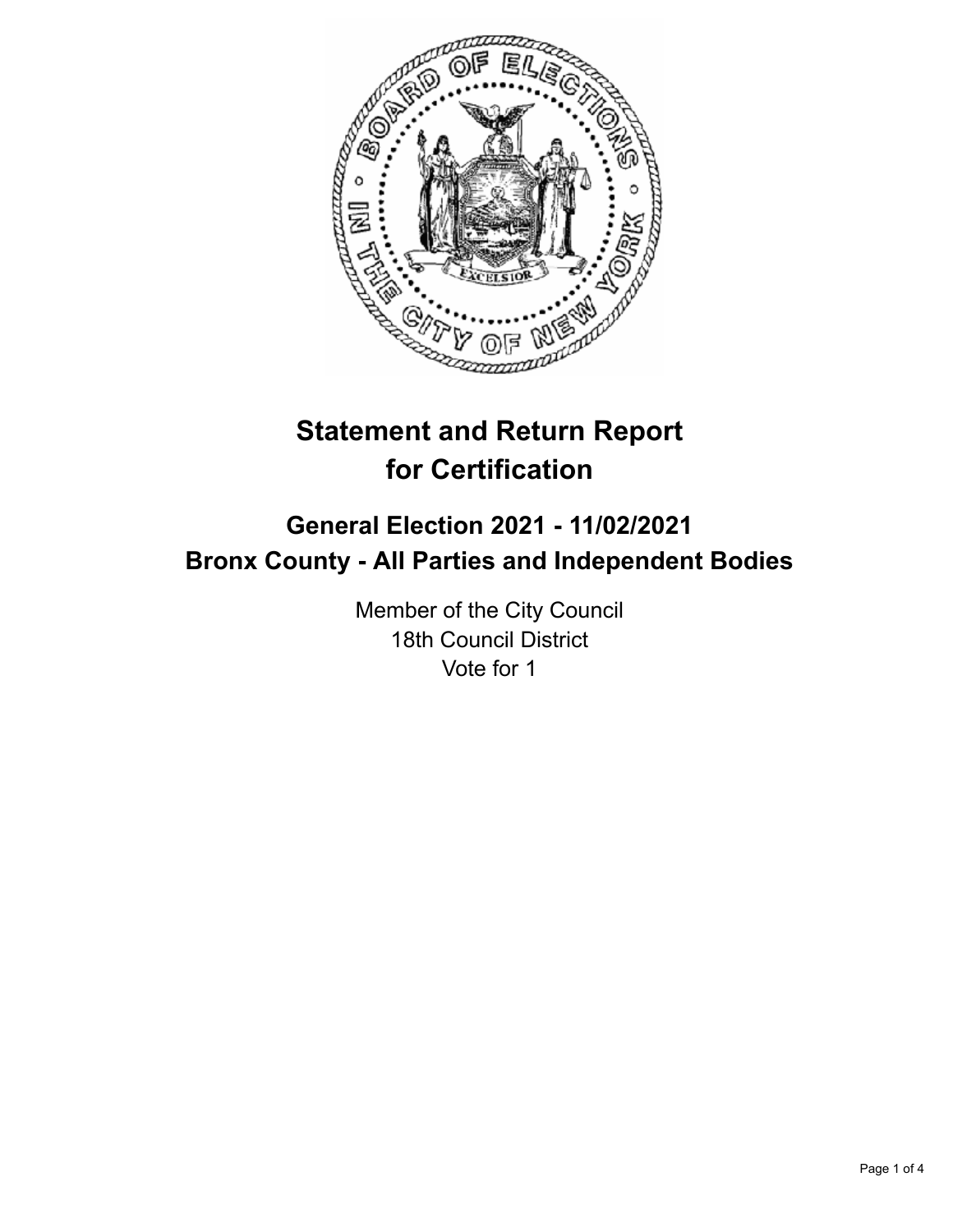

## **Assembly District 82**

| <b>PUBLIC COUNTER</b>                                    | 377      |
|----------------------------------------------------------|----------|
| <b>MANUALLY COUNTED EMERGENCY</b>                        | 0        |
| ABSENTEE / MILITARY                                      | 25       |
| AFFIDAVIT                                                | 4        |
| <b>Total Ballots</b>                                     | 406      |
| Less - Inapplicable Federal/Special Presidential Ballots | $\Omega$ |
| <b>Total Applicable Ballots</b>                          | 406      |
| AMANDA FARIAS (DEMOCRATIC)                               | 276      |
| LAMONT L. PAUL (REPUBLICAN)                              | 75       |
| UNATTRIBUTABLE WRITE-IN (WRITE-IN)                       |          |
| <b>Total Votes</b>                                       | 352      |
| Unrecorded                                               | 54       |

#### **Assembly District 85**

| <b>PUBLIC COUNTER</b>                                    | 4,803          |
|----------------------------------------------------------|----------------|
| <b>MANUALLY COUNTED EMERGENCY</b>                        | 0              |
| ABSENTEE / MILITARY                                      | 274            |
| <b>AFFIDAVIT</b>                                         | 28             |
| <b>Total Ballots</b>                                     | 5,105          |
| Less - Inapplicable Federal/Special Presidential Ballots | 0              |
| <b>Total Applicable Ballots</b>                          | 5,105          |
| AMANDA FARIAS (DEMOCRATIC)                               | 3,901          |
| LAMONT L. PAUL (REPUBLICAN)                              | 505            |
| ADA MITCHELL (WRITE-IN)                                  | 1              |
| DARLENE JACKSON (WRITE-IN)                               | $\overline{2}$ |
| OSWALD FELIZ (WRITE-IN)                                  | 1              |
| SISTER E JONES BEY (WRITE-IN)                            | 1              |
| WALLACE JEAN (WRITE-IN)                                  | 1              |
| <b>Total Votes</b>                                       | 4,412          |
| Unrecorded                                               | 693            |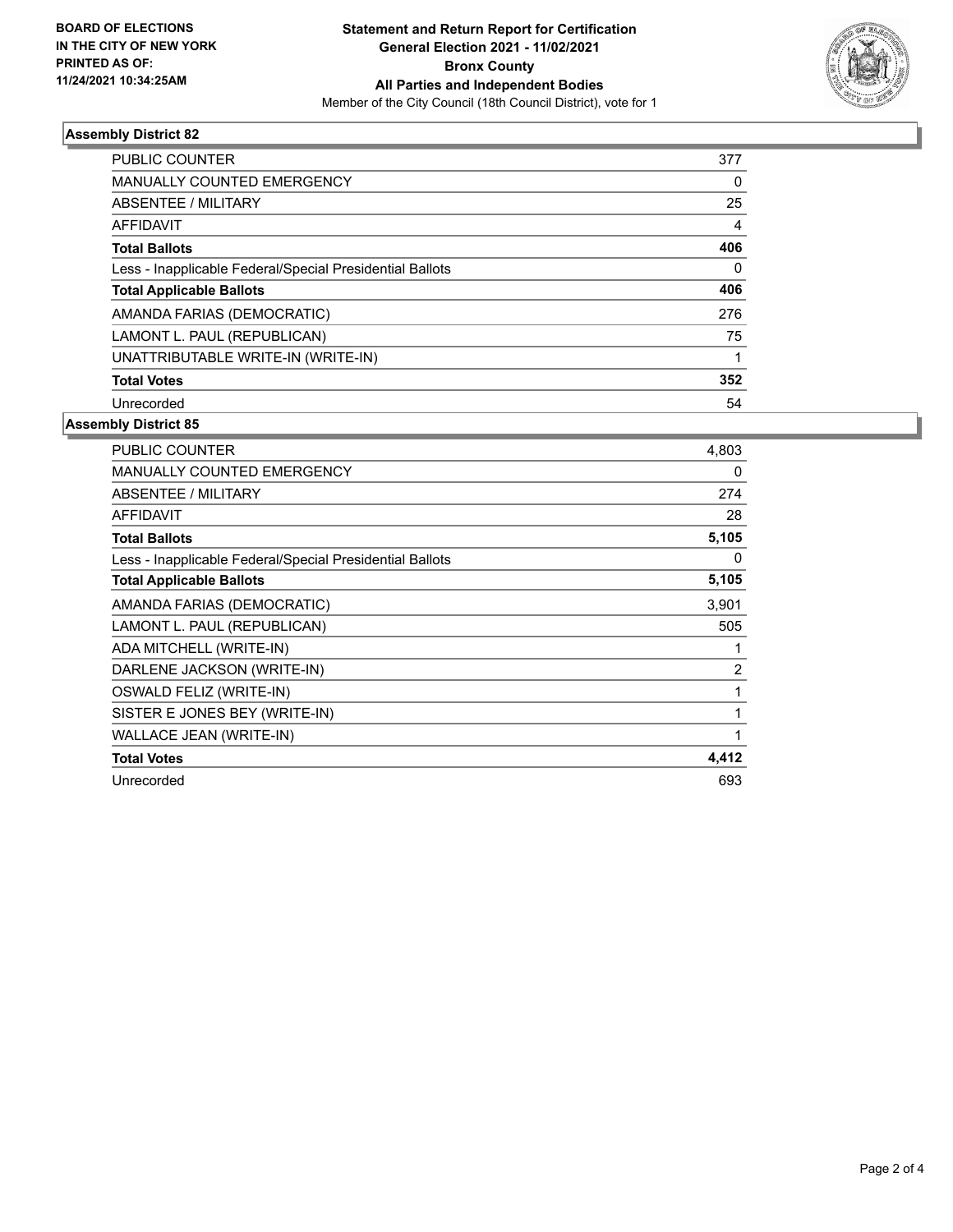

## **Assembly District 87**

| <b>PUBLIC COUNTER</b>                                    | 7,304 |
|----------------------------------------------------------|-------|
| <b>MANUALLY COUNTED EMERGENCY</b>                        | 0     |
| <b>ABSENTEE / MILITARY</b>                               | 647   |
| <b>AFFIDAVIT</b>                                         | 66    |
| <b>Total Ballots</b>                                     | 8,017 |
| Less - Inapplicable Federal/Special Presidential Ballots | 0     |
| <b>Total Applicable Ballots</b>                          | 8,017 |
| AMANDA FARIAS (DEMOCRATIC)                               | 6,135 |
| LAMONT L. PAUL (REPUBLICAN)                              | 979   |
| ALEXANDRIA OCASIO CORTEZ (WRITE-IN)                      |       |
| <b>KEVIN RILEY (WRITE-IN)</b>                            | 1     |
| MICHAEL BELTZER (WRITE-IN)                               | 3     |
| <b>NSANGI WILLIAMS (WRITE-IN)</b>                        | 1     |
| RANDY MCFADDEN (WRITE-IN)                                | 1     |
| UNATTRIBUTABLE WRITE-IN (WRITE-IN)                       | 5     |
| WILLIAM RIVERA (WRITE-IN)                                | 6     |
| <b>Total Votes</b>                                       | 7,132 |
| Unrecorded                                               | 885   |